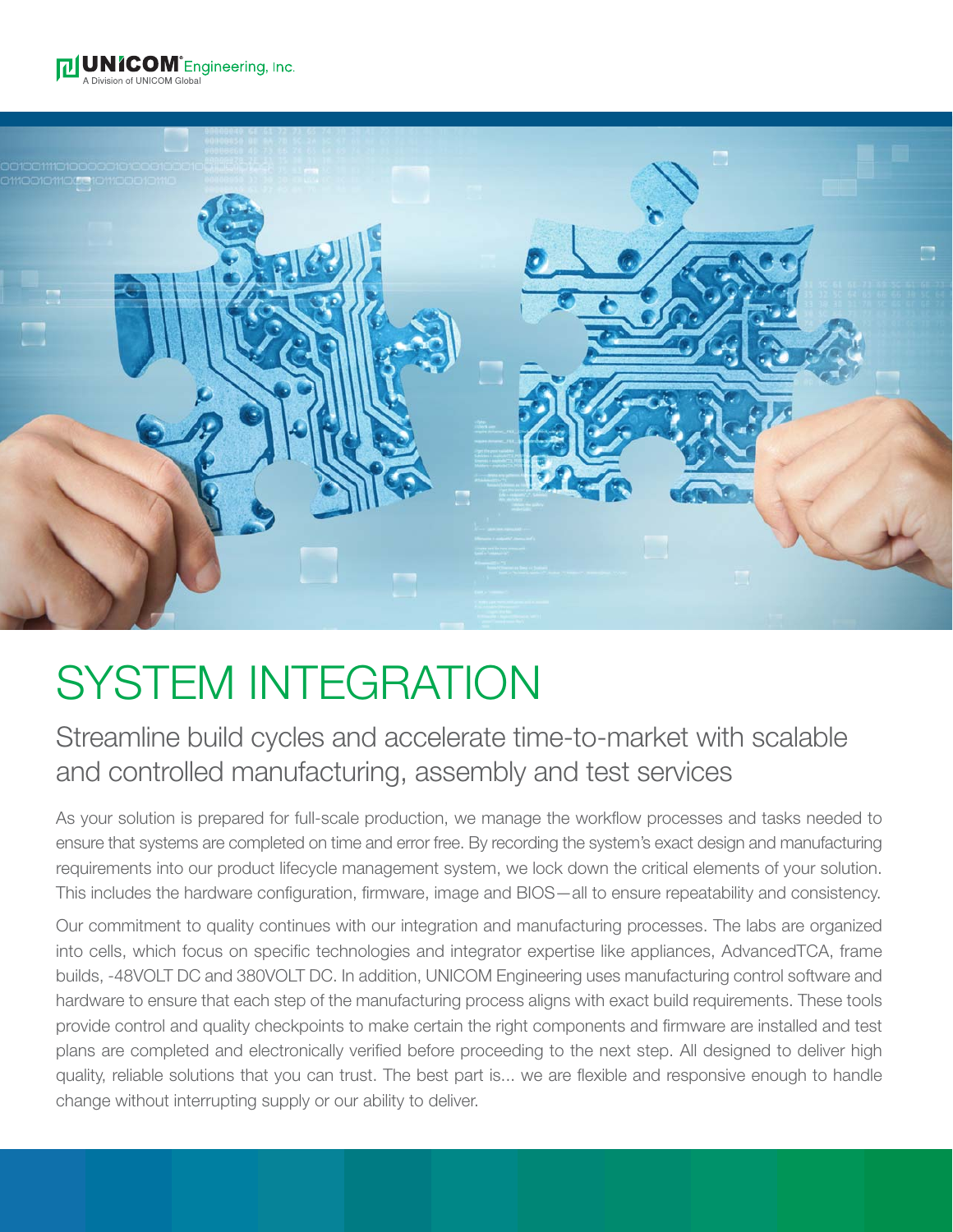Our integration services streamline build cycles and accelerate time-to-market with scalable and controlled manufacturing, assembly and test services









### Global Manufacturing

UNICOM Engineering maintains worldwide manufacturing sites and can scale production capabilities to meet any low-medium- or high-volume requirements. Our production engineers and assembly technicians are highly trained to build a wide variety of systems—from a small security or healthcare server appliance to highly complex ATCA platforms, frames and everything in between. All locations maintain the exact same processes and procedures so that customers can utilize a mix of manufacturing locations to meet their production and cost goals while reducing overall risk. Our focused approach is designed to serve OEM customers with manufacturing expertise as well as comprehensive application deployment services.



## **Control Systems**

UNICOM Engineering employs control systems to ensure automated manufacturing processes. These systems operate across all manufacturing stations, at each manufacturing facility, to ensure predictable and repeatable builds for low-mix, high-volume products as well as high-mix, low-volume products. With these powerful tools, we are better able to globally maintain operational flexibility, build high-quality products and meet all facets of our customers' requirements, including production scalability, reliability and cost containment.

During the product development phase, all design and manufacturing requirements are recorded in a product lifecycle database, which governs revision controls and the process for subsequent change alerts. We use a versatile ERP system to synch our inventory and materials procurement to sales orders and forecasts, which helps us respond to changing requirements.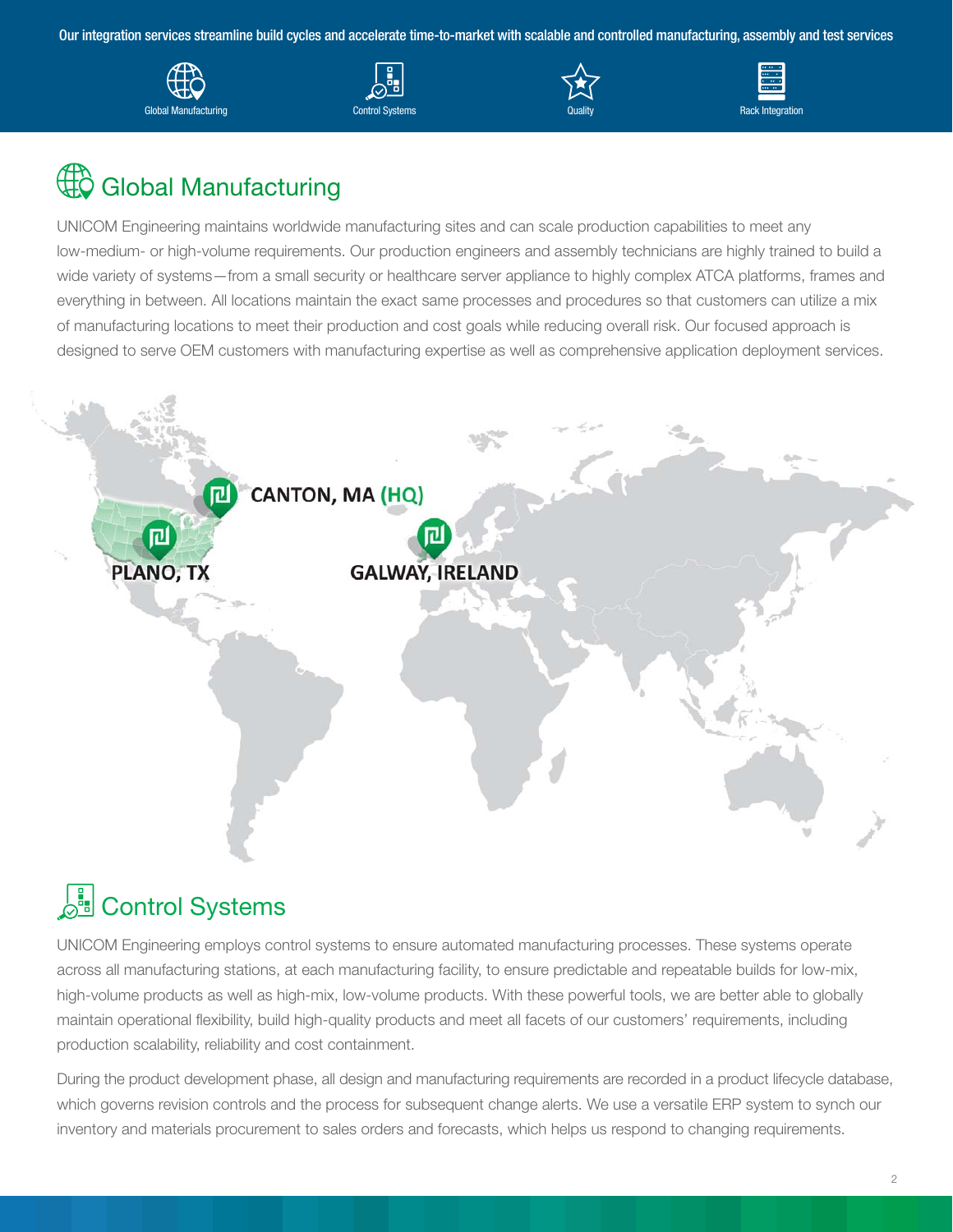#### UNICOM ENGINEERING | SYSTEM INTEGRATION

Control and quality checkpoints throughout the manufacturing process guarantee the right parts are installed and electronically verified. Our quality processes help streamline manufacturing cycles and accelerate time-to-market.

UNICOM Engineering's integration control systems, tools and processes provide a tremendous service advantage. Customers receive a complete and detailed system build plan, including a list of installed components and corresponding code levels. Should troubleshooting be required, service technicians can refer to this document for configuration details (including revision levels of microprocessors, memory chips, analog and digital circuitry as well as lot numbers for many critical components) and specify the proper repair or replacement parts.



**FIGURE 1:** *UNICOM Engineering's Integration Control Systems* The diagrams shows the systems used to ensure a fully integrated, repeatable build.

#### *Systematic Controls*

Our quality and control processes help streamline manufacturing cycles and lengthen the product's lifespan. These controls are uniformly used across all manufacturing sites and stations to ensure predictable and repeatable builds. Hence, UNICOM Engineering is better able to maintain operational flexibility, build higher quality products and meet all facets of our customers' requirements, including reliability and cost containment.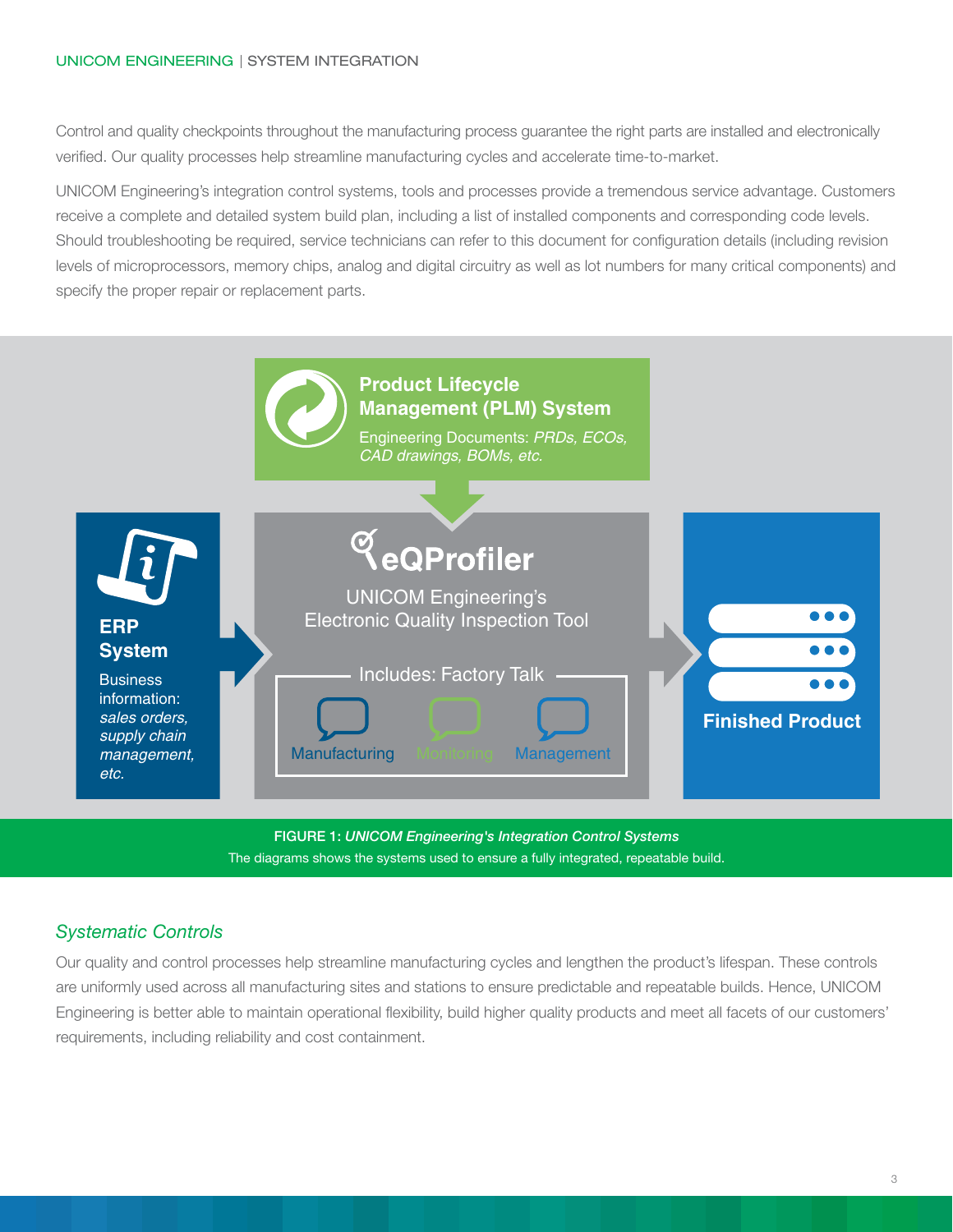#### *Accuracy Guaranteed*

UNICOM Engineering employs eQProfiler and FactoryTalk software to ensure that each step of the manufacturing process aligns with exact build requirements (see figure 2). These tools provide control and quality checkpoints for specific SKUs throughout the manufacturing process to guarantee the right parts are installed and electronically verified before proceeding to downstream installation or test stations. All assembly stages are tracked and controlled in real-time to eliminate error and deliver the highest quality products available to our customers.



**FIGURE 2:** *UNICOM Engineering's Manufacturing Process* Our manufacturing process is designed to accelerate product development, eliminate errors and document lifecycle control processes.

### **☆ Quality at Every Stage**

UNICOM Engineering's commitment to quality workmanship is governed by strict compliance to ISO 9001:2008 and TL 9000 Rev. 5.0. Our entire staff is trained and certified under these standards to ensure consistent, high-quality production and on-time delivery of goods and services. We adhere to these processes to assure customers of the highest quality workmanship and that their systems comply with global regulations. We also contract with third-party auditors to guarantee a proactive and highly organized approach to maintaining best-in-class business processes. TL 9000 compliance is maintained specifically for our customers who require telecommunications quality standards.

#### *Benefits*

- **Ensures high-quality manufacturing and test processes**
- Enables traceability to critical system components
- Controls high-mix, configure-to-order system builds
- Generates highly structured, predictable and repeatable BOMs
- **Produces fully integrated, best-in-class systems and frames**

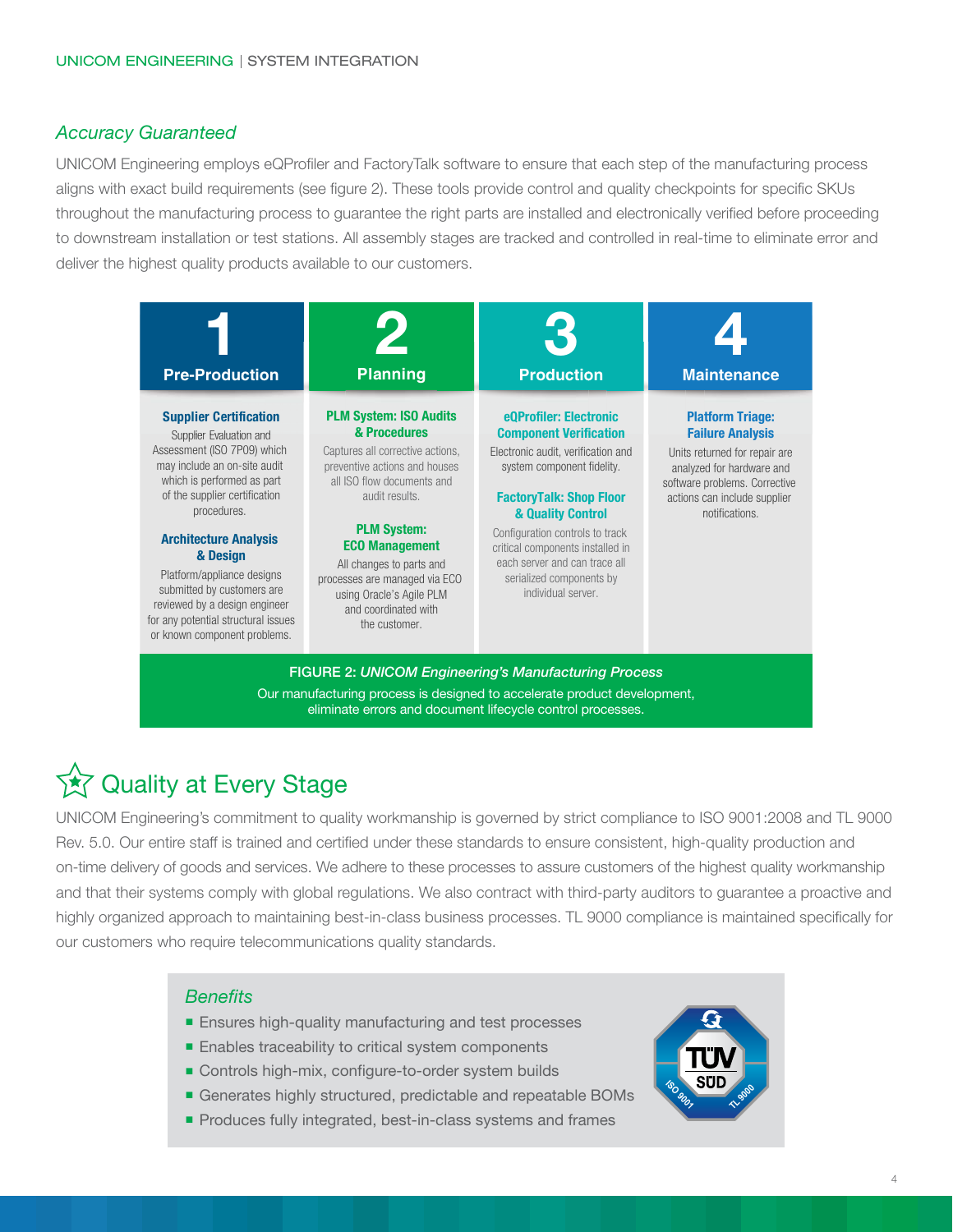#### *Quality Reporting*

UNICOM Engineering's quality assurance engineers regularly analyze in-house data and field performance trends (see figure 3) to understand root cause and drive continuous improvement. Customers can view and download SKU-specific quality reports monthly from UNICOM Engineering's customer portal (**http://www.unicomengineeringportal.com/**). These reports include data summaries, Pareto charts and detailed tables, in which failures can be identified and grouped by product or workstation.



| Quarter 1                     | C2016-Q1 | C2016-Q2 | C <sub>2016</sub> -Q <sub>3</sub> | C2016-Q4 C2017-Q1 |          |
|-------------------------------|----------|----------|-----------------------------------|-------------------|----------|
| Why Units in Field            | 19,840   | 19,449   | 19,493                            | 22.293            | 22,383   |
| <b>RMA</b> Issued             | 123      | 127      | 174                               | 193               | 201      |
| <b>Return Rate</b>            | 0.63%    | 0.65%    | 0.89%                             | $0.87\%$          | $0.90\%$ |
| <b>Predicted Return Rate</b>  | 1.43%    | 1.41%    | 1.38%                             | 1.35%             | $1.30\%$ |
| Hardware Failures             | 69       | 91       | 107                               | 110               | .94      |
| <b>Hardware Failures Rate</b> | 0.35%    | 0.47%    | 0.55%                             | 0.49%             | 0.42%    |
| <b>Predicted Failure Rate</b> | 0.72%    | 0.71%    | 0.69%                             | 0.67%             | 0.65%    |



#### **FIGURE 3:**

*UNICOM Engineering's System Field Performance Report Example* This is an example of a customer specific field performance report used to drive root cause analysis and continuous improvement.



#### **FIGURE 4:**

*UNICOM Engineering's Top 10 Systems Pareto Report Example*

This is an example of a WIP analysis report depicting the top pareto of failures over a given period and what areas in test they failed at. We then define action plans to determine root and at what point in the test they failed.

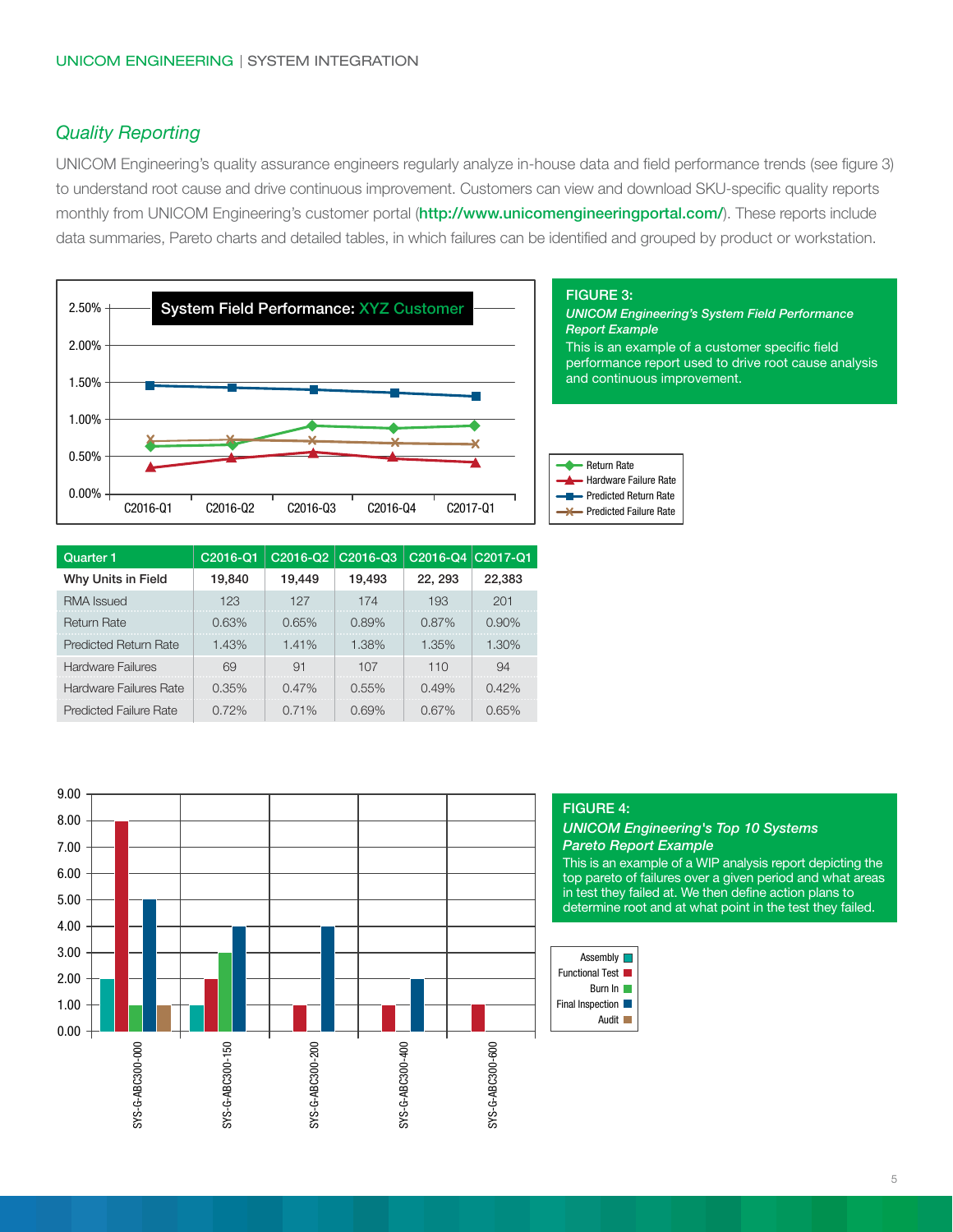## Rack Integration

UNICOM Engineering provides world-class rack and frame-level design and integration services for solutions entering an enterprise or carrier environment that demands a higher level of integration services. Our technology integration centers located in Massachusetts and Texas in the United States and Galway, Ireland deliver complete design, verification, staging,



**FIGURE 5:** Engineers testing individual systems prior to rack integration to ensure each system complies with requirements.



FIGURE 6: A manufacturing engineer installing an appliance into a rack.

assembly, test and shipping capabilities. All of which are scalable to support a variety of volume deployments and high-mix architectures. We assist customers with the initial designs, create efficient build and verification plans, manage and prototype all modifications and ensure compliance with required standards. Since the nature of these engagements are varied, service fees are based on a statement of work outlining specific requirements with a custom quote.

From the initial design engagement, UNICOM Engineering documents requirements that later become detailed work and test instructions developed to guarantee repeatable and consistent builds. As we progress to the mechanical build phase, our team assembles the rack and integrates the power distribution panels, servers, storage, switches and other key components. We then route and identify cables for each system, based on customer requirements, and test the entire integrated rack for performance and functionality. The fullyintegrated rack is then shipped in custom packaging for arrival at any site, ready for local installation and operation.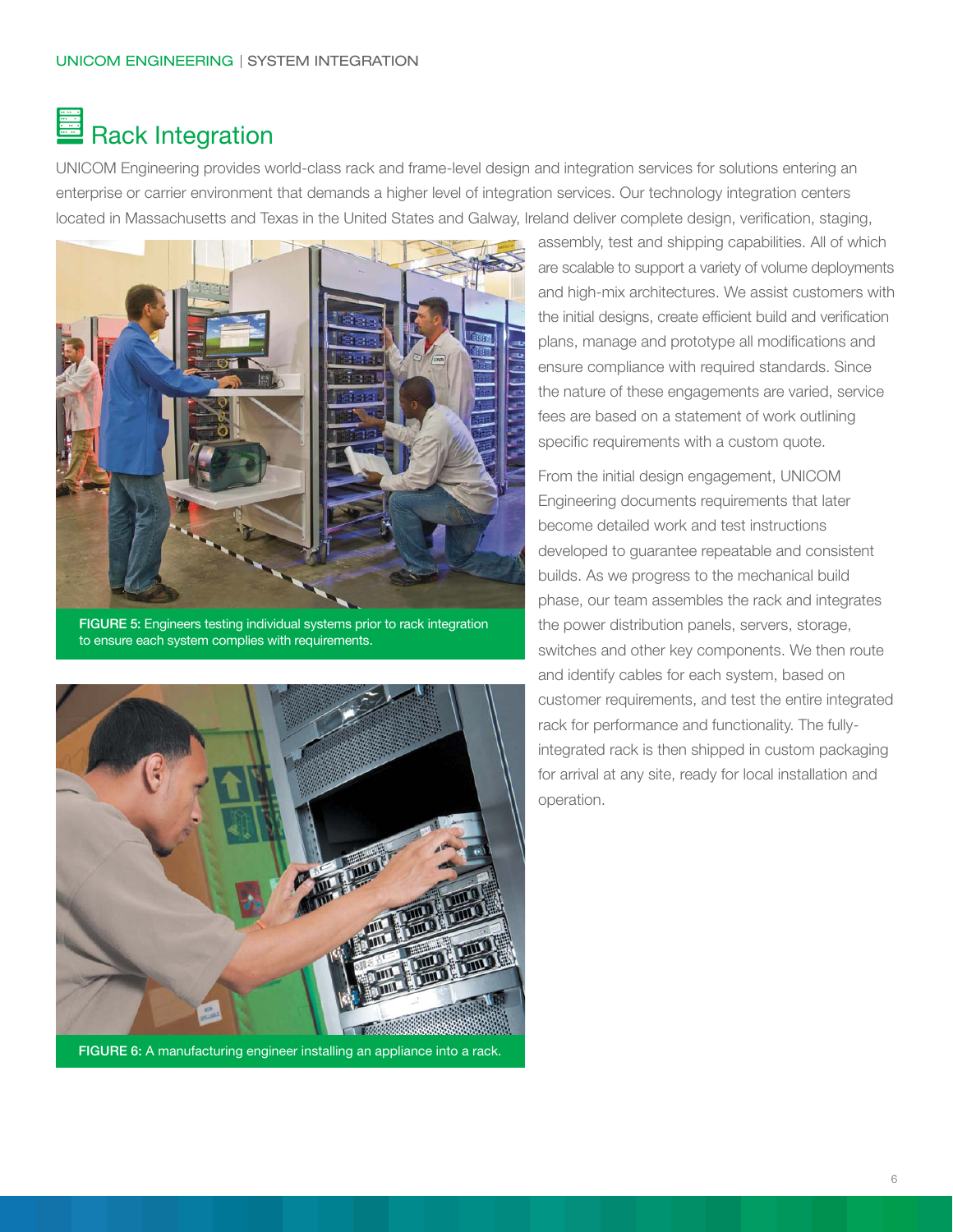

**FIGURE 7:** Engineers integrating various components into a set of customer racks.

Carrier environments like Telco central offices have unique requirements that go beyond enterprise rack-level design and Integration. For solutions deployed in these environments, our frame-level design starts with a NEBS compliant frame. We optimize the frame space for thermal profiles, cooling and configuration to allow for proper ventilation between systems and alleviate space constraints. Thermal testing can be performed in our heat-controlled room with temperatures up to 105° F (40° C) for enhanced production stress testing.

Additionally, UNICOM Engineering has the ability to perform elevated temperature testing on individual or multiple systems and fully-integrated frame enclosures for design validation and production. Systems can be tested in a thermal chamber at temperature profile ranges from -67° to 131° F (-55° to +55° C). These stringent tests ensure systems are able to meet the strictest requirements of carrier and service provider deployments.